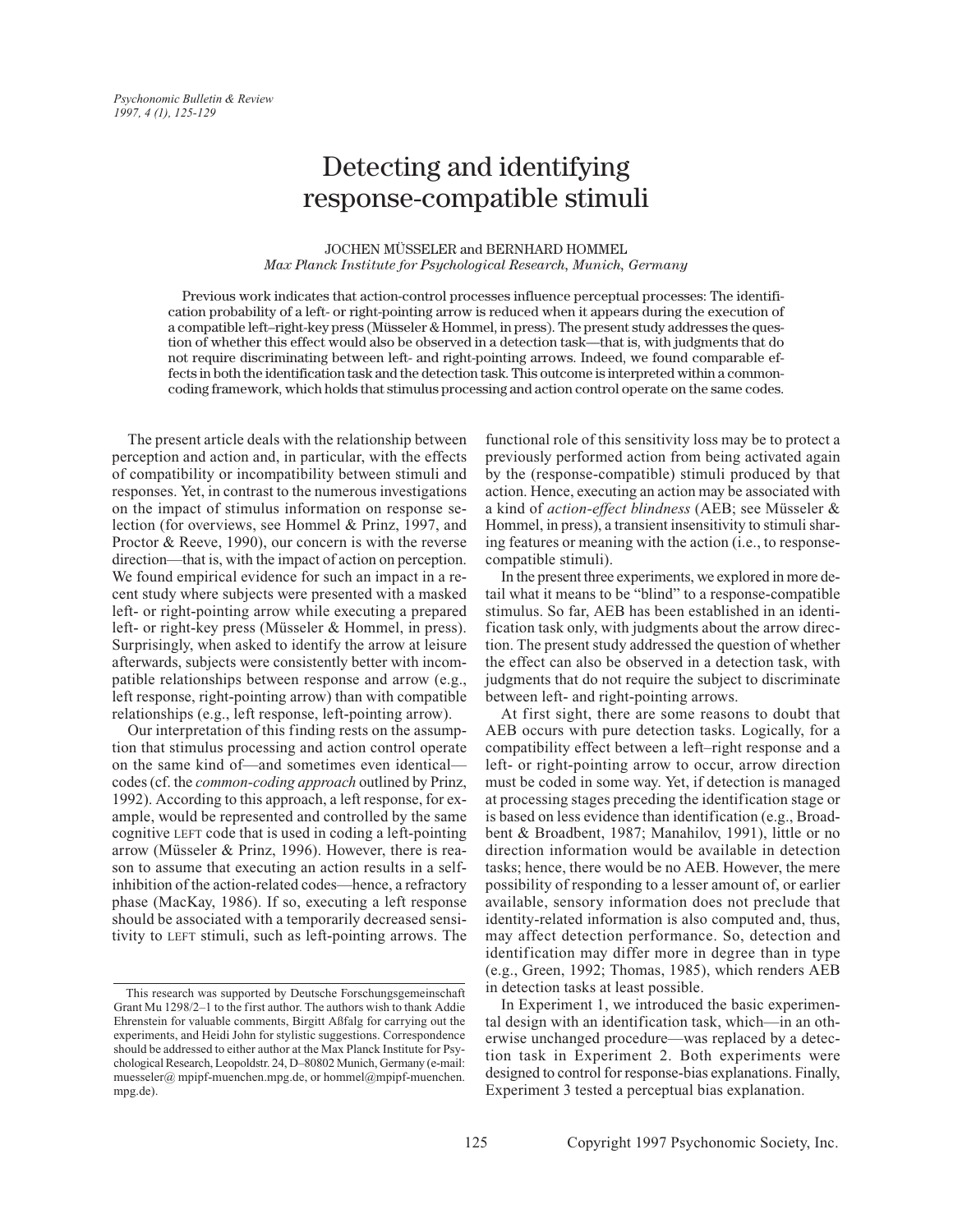# **EXPERIMENT 1**

We first attempted to replicate our previous finding that executing a response influences stimulus identification (Müsseler & Hommel, in press). The procedure we used is shown in Figure 1: An arrow serving as response cue appeared on the screen  $(S_1)$ , and subjects were to prepare the corresponding response  $(R_1)$  as long as they wished. Before emitting the prepared response, they performed an obligatory double-key press, which triggered the presentation of  $S_2$ , the to-be-identified left- or right-pointing arrow (or a blank screen, see below). This way of triggering ensured that  $S_2$  fell into the execution phase of  $R_1$ .  $S_2$ was masked, and subjects were required to judge its identity (i.e., arrow direction) by pressing a left key or a right key at leisure. Our major concern was whether identification accuracy would depend on the compatibility between  $R_1$ , the left–right response, and the direction of  $S_2$ .

To control for guessing strategies, catch trials were introduced in which the mask appeared without an arrow. A problematic guessing strategy would be to systematically alternate keys from  $R_1$  to  $R_2$ . This would favor correct judgments with  $R_1-S_2$  incompatibility but incorrect judgments with compatibility, thus mimicking the hypothetical effect of AEB. A repetition bias would be less critical. It would favor compatible judgments over incompatible judgments and, thus, would work against, but not artificially produce, the expected effect.

on a chin-and-forehead rest 50 cm in front of the monitor. Two microswitches, operated with the index and middle fingers of the right hand, served as response keys.

As illustrated in Figure 1, the S<sub>1</sub> and S<sub>2</sub> arrows measured  $0.6 \times 1.0^{\circ}$ . The mask was a rectangle of  $0.7^{\circ} \times 1.3^{\circ}$ , with every pixel set with a probability of .66 in each trial.  $S_1$  appeared for 504 msec, 0.75° below screen center, and pointed to the left or right with equal probability. Time to prepare  $R_1$  and the preceding double-key press was unlimited, but the interval between them should be kept at a minimum (maximum = 1 sec).  $S_2$  appeared 0.75° above screen center and was replaced by the mask after an individually adjusted presentation time (see below).  $S_2$ pointed to the left or right or was omitted with a probability of .33 each. The subjects judged  $S_2$  direction by pressing the left or right key, which was released only after deletion of the mask,  $1,008$  msec after  $R_1$  offset. The subjects were not informed about presentation probabilities or arrow omissions. They were asked to guess if uncertain. In case of incorrect responding ( $R_1$  or  $R_2$  incorrect, or  $R_1$  not within 1 sec after double-key press), they were presented with a beep and an error message.

The experimental phase consisted of sixteen 18-trial blocks (2 R<sub>1</sub>  $\times$  $3 S_2 \times 3$  replications). It was preceded by a practice phase of eight 12trial blocks (2  $S_2 \times$  6 replications), where  $S_1$  was omitted and, accordingly, no  $R_1$  was required. S<sub>2</sub> presentation time was preset to 70 msec and increased or decreased by 14 msec when the error rate within a block was higher than 40% or lower than 10%, respectively. Mean presentation time of the last three practice blocks was used in the experimental phase. However, when the error rates increased or decreased too much during the experiment, further adjustments were made according to the same criteria as in the practice phase.

### **Results and Discussion**

#### **Method**

Twenty-one adults served as paid subjects in single, 1-h sessions. All subjects reported having normal or corrected-to-normal vision. The experiments were carried out on a laboratory computer (Rhothron rho-prof 200) PC with black-on-white projection. The subjects placed their heads

On average, the double-key press was initiated 802 msec after  $S_1$  onset (initiation time; see Figure 1),  $R_1$  was initiated 266 msec later (interresponse time), and  $R_2$  was made 863 msec after mask offset (judgment time). As verified by planned comparisons, there was no indication that any one of these measures depended on the compatibility between S<sub>2</sub> and R<sub>1</sub> ( $p > 0.10$ , or higher). The same was true for choice errors in  $R_1$ , which occurred in only



**Figure 1. The series of events in the experiments: Subjects press both keys simultaneously before performing response R<sub>1</sub> cued by S<sub>1</sub> (here, the right key). While doing this, a masked stimulus S<sub>2</sub> is presented (an arrow or blank for an individually adjusted presentation time). The trial is completed with an unspeeded identification (Experiment 1) or a detection response (Experiments 2 and 3; R2).**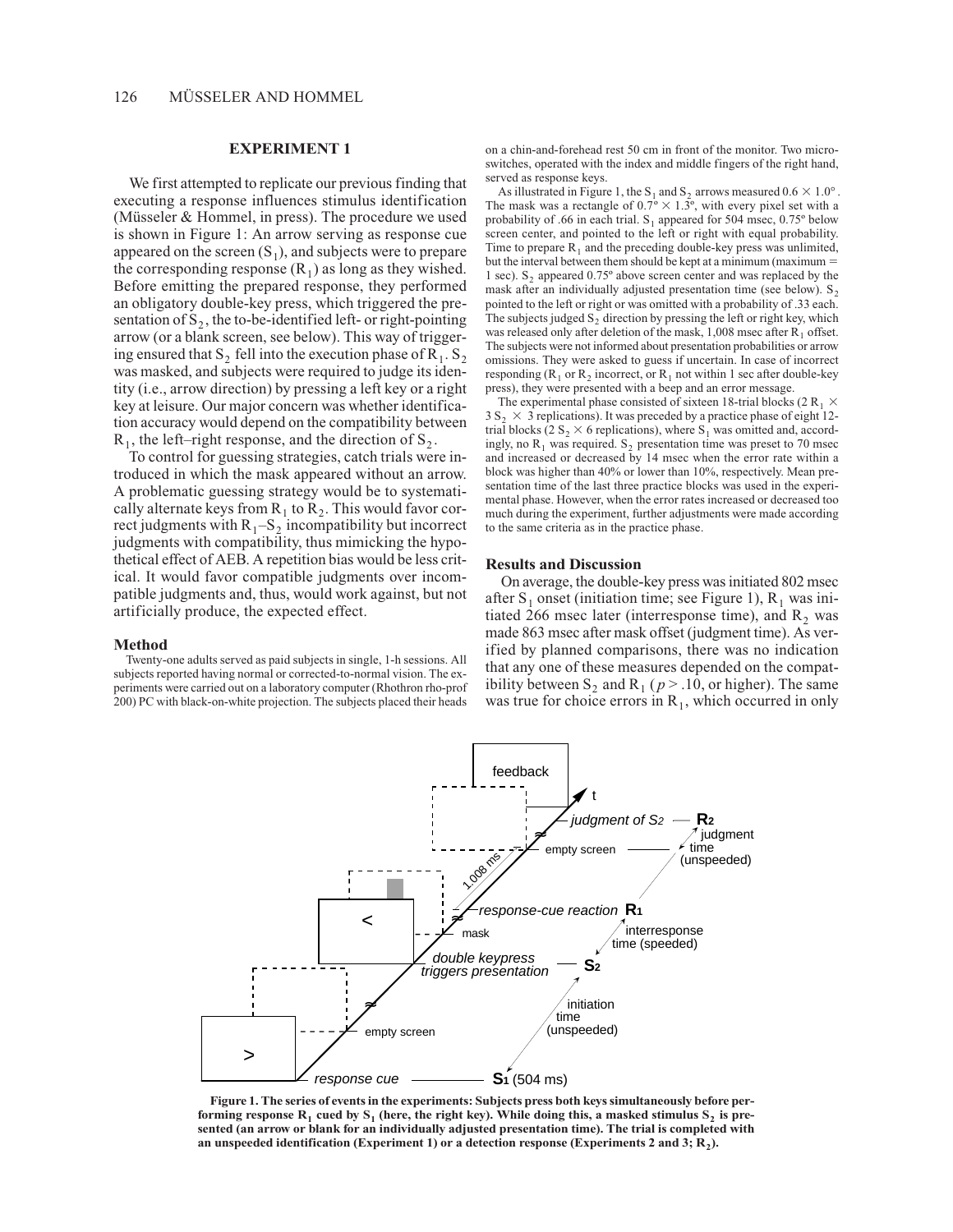1.5% of the trials. These trials were excluded from the analyses of  $S_2$  identification rates.

On average,  $S_2$  was presented for 36 msec. As shown in Figure 2,  $S_2$  was less often identified correctly when  $R_1$  and  $S_2$  were compatible—that is, when the arrow's direction matched response side—than when they were incompatible (.626 vs. .706). In catch trials, there seemed to be a slight preference for "compatible" over "incompatible" guesses (.538 vs. .462; i.e., toward  $R_1-R_2$  key repetition rather than alternation). An analysis of covariance was performed that removed the concomitant catchtrial variability from the arrow judgments. As expected, identification in compatible conditions again proved to be worse than that in incompatible conditions  $[F(1,19) =$  $7.11, p = .015$ .

These results are clear-cut. First, the disadvantage in identifying response-compatible arrows, as compared with response-incompatible ones, nicely replicates the findings reported by Müsseler and Hommel (in press). Second, the tendency toward "compatible" guessing observed in the catch trials strongly suggests that, if anything, the disadvantage associated with compatible stimuli was underestimated, rather than overestimated, in the present results. In other words, the actual degree to which response-related processes make the system insensitive to response-compatible stimuli may be even larger than observed here.

# **EXPERIMENT 2**

Experiment 2 was conducted to see whether or not AEB can also be found in a detection task. Besides providing a mean to test the (lower) limits of the effect, a detection task has at least one further advantage over identification tasks. With a task such as that used in Experiment 1, compatibility between  $R_1$  and  $S_2$  is always confounded with the compatibility relationship between  $R_1$  and  $R_2$ . On the one hand, there is much evidence that this con-



**Figure 2. Mean probabilities and standard errors (between subjects) for correct choices and guesses in Experiment 1 and for hits and correct rejections in Experiments 2 and 3, as a function** of compatibility between  $R_1$  and  $S_2$ . Chance level is .5.

founding is not responsible for the effect attributed to AEB. As evident from the blank trials in Experiment 1, response biases are not substantial and are of a direction that somewhat works against the effect. Moreover, Müsseler and Hommel (in press, Experiment 2) varied the similarity between  $R_1$  and  $R_2$  by replacing  $R_2$  with verbal responses without any consequences for the effect. On the other hand, one may argue that some kind of relationship, albeit rather abstract, remains even in this case. Likewise, the argument from the blank trials may be countered by assuming that, for some reason, the critical response bias may show up without stimulus uncertainty only—hence, in nonblank trials—and, thus, cannot be estimated from blank-trial performance, in principle.

The most elegant way to counter these objections would be to avoid the critical confounding of  $R_1-S_2$  and  $R_1-R_2$ compatibility altogether. Fortunately, a detection task allows the decoupling of these two relationships by having subjects respond to the presence of a left- or right-pointing arrow by pressing the *same* key. Therefore, while the theoretically interesting compatibility between  $R_1$  and  $S_2$  was varied in Experiment 2 (as in Experiment 1),  $R_2$  was held constant, at least as far as arrow-present trials were concerned. If, under these circumstances, AEB is still observed, a response-bias account of whatever kind could be easily rejected.

## **Method**

Fifteen paid adults participated in the experiment. The only modification to Experiment 1 was that the subjects now were to detect  $S_2$ . For each subject, the experiment consisted of 384 trials (16 blocks  $\times$  24 trials) in which a left arrow ( $p = .25$ ), a right arrow ( $p = .25$ ), or a blank  $(p = .5)$  preceded the mask. The subjects were to judge the presence or absence of the  $S_2$  by pressing a right or left key, respectively.

## **Results and Discussion**

Initiation time, interresponse time, and judgment time were 837, 265, and 842 msec, respectively. None of these measures depended on the compatibility between  $S_2$  and  $R_1$  ( $p > 0.10$ , or higher), nor did the  $R_1$  choice-error rates (1% overall). On average, the presentation time for  $S_2$ was 23 msec, which was about two thirds of the time needed in Experiment 1. This suggests that less stimulus information was required to detect than to identify it, which comes as no surprise.

More importantly, response-compatible arrows were significantly less often detected than were responseincompatible arrows (.649 vs. .704;  $t = 3.09$ ,  $p = .008$ , see Figure 2).<sup>1</sup> The false-alarm rate was  $9.5\%$ . The effect of AEB demonstrated and replicated in Experiment 1 is not restricted to identification tasks but shows up in a detection task as well. True, the present effect was of a smaller size than that in Experiment 1, especially when one considers that the size of the latter was probably underestimated because of opposing guessing tendencies. Yet, in view of the fact that the  $S<sub>2</sub>$  presentation times were reduced, this is hardly surprising: If, in one trial or another, the mask terminated stimulus processing before the arrow's direction was determined, direction could not affect performance for trivial reasons. Nevertheless, Ex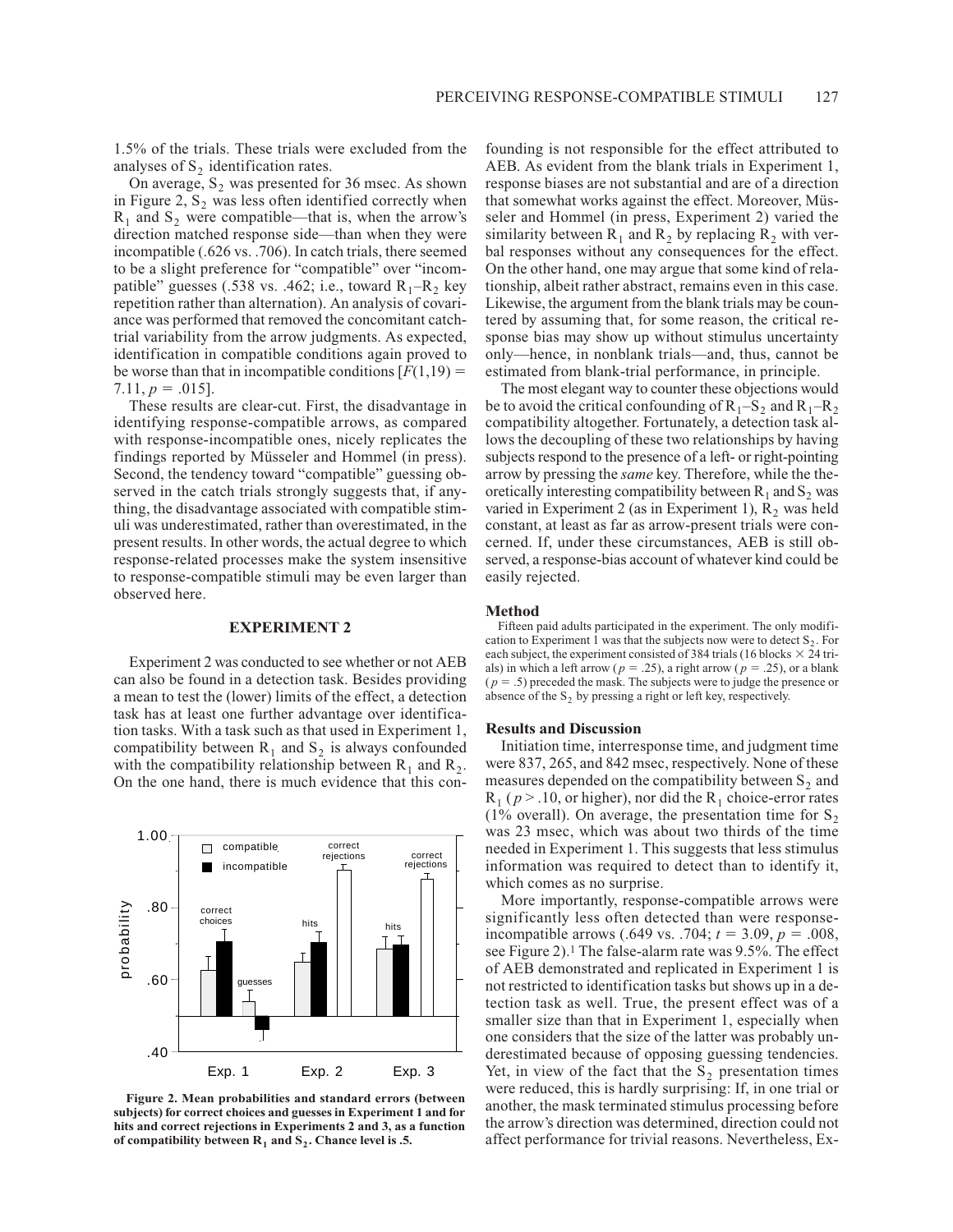periment 2 provided strong evidence for the fact that executing a prepared left–right response impairs the detection of an arrow pointing into the same direction.

# **EXPERIMENT 3**

The results of Experiment 2 strongly suggest that we can rule out an account of AEB in terms of response– response relationships. Yet, what about the relationship between  $S_1$ , the response cue, and  $S_2$ ? It is known from studies using rapid visual presentation techniques that people often fail to detect repetitions of visual stimuli (e.g., Kanwisher, 1987). Could this "repetition blindness" be the same phenomenon as we observed here? True, repetition blindness usually requires much shorter intervals between repetitions than present in our experiments. Nevertheless,  $S_1$  and  $S_2$  did represent a visual repetition with compatible conditions, so that the negative compatibility effect may have been due to the relationship between  $S_1$  and  $S_2$  rather than to that between  $R_1$  and  $S_2$ .

In previous experiments (Müsseler & Hommel, in press), we tested an explanation in terms of purely visual repetition by varying  $S_1-S_2$  similarity or the compatibility between  $S_1$  and  $R_1$ . The effect was not diminished when the written word *left* or *right* was used as  $S_1$  (and an arrow as  $S_2$ ), and even when the instruction to  $S_1$  was reversed—thus, it seems that  $R_1$  impairs  $S_2$  identification. However, all these experiments employed identification tasks; so, with detection tasks, a perceptual account may still apply. An obvious test of such an account is to omit  $R_1$  in an otherwise unchanged task. While a stimulusrelated account would predict the same outcome as in Experiment 2, our own response-related account predicts that the effect disappears.

#### **Method**

Fifteen paid adults participated. The only modification to Experiment 2 was that the subjects were instructed to ignore the presentation of  $S_1$ . As a consequence, there was no speeded response  $R_1$  after the double-key press.

## **Results and Discussion**

Initiation time and judgment time were 960 and 496 msec, respectively. Neither one depended on  $S_1-S_2$ compatibility ( $p > .05$ , or higher). On average, the presentation time for  $S_2$  was 20 msec (similar to that in Experiment 2). The false-alarm rate was 12.1%. Yet, in contrast to the findings in Experiment 2, there was no indication whatsoever of an effect of  $S_1-S_2$  compatibility on detection rates (.683 vs. .695 for compatible and incompatible conditions, respectively;  $t = 0.62$ ,  $p > .25$ ; see Figure 2). Thus, the mere visual repetition or alternation of the stimuli  $S_1$  and  $S_2$  does not seem to be responsible for AEB.

However, it could be argued that the subjects did not "perceive"  $S_1$  as in Experiment 2, by excluding it actively from further processing (e.g., by focusing another position) or by analyzing it only superficially. In this case, a

vanishing of the effect would not be surprising. But note that, within one trial, the offset of  $S_1$  serves as an indicator for the double-key press and that, therefore,  $S_1$  cannot simply be overlooked. Moreover, although it might be true that a stimulus that requires a response is processed more extensively than is a stimulus that does not, it is well known from other paradigms (cf. the flanker paradigm) that mere presentation of a stimulus is sufficient to produce reliable, identity-related effects. Thus, there is reason to conclude from the present data that it is not the preceding stimulus presentation that matters for performance on  $S_2$ , but the preceding response.

# **GENERAL DISCUSSION**

The present three experiments provide further evidence for a novel effect that results from the coupling of an action with an action-related presentation: If a stimulus appears briefly before the overt onset of a prepared response (i.e., during the execution phase), identifying (Experiment 1) and detecting (Experiment 2) the stimulus is more difficult when its identity is related to the response. The demonstration of AEB in a detection task rules out possible response-bias explanations resting on the general assumption that the effect results from the relationship between the to-be-executed response  $(R_1)$  and the response needed for indicating the stimulus presentation  $(R_2)$ . Since, in a detection task, this indication is independent of response–stimulus compatibility (i.e., the same response key is used for indicating compatible and incompatible presentations), this cannot be responsible for the effect.

The results of Experiment 3 rule out an explanation in terms of a simple perceptual bias: Obviously, the effect does not originate from the perceptual repetition that is given by the presentation of  $S_1$  (needed to indicate the to-be-executed action) and the presentation of  $S<sub>2</sub>$  (to be detected). Otherwise, the mere presentation of  $S_1$  without using it as a response indicator should also have produced an effect, but it did not. Further evidence against a critical role of  $S_1-S_2$  similarity comes from our previous study (Müsseler & Hommel, in press). In one experiment, we replaced  $S_1$  with the word *left* or *right*, and, in another experiment, subjects responded to the  $S_1$  arrow in an incompatible way (i.e., "<" signaled a right-key press). Yet, the effect was not even diminished. So, although AEB with a nonspatial  $S<sub>1</sub>$  still needs to be demonstrated, we are confident that such a demonstration is possible.

Altogether, these results strongly suggest that it is indeed the relationship between an action and an action-related stimulus that produces AEB. In the present study, this relationship was rather abstract: Responses differing in their horizontal location were paired with arrows pointing to the left or to the right; yet, the results indicate that even that abstract relationship can affect identification and detection substantially. In fact, according to the approach outlined by Müsseler and Hommel (in press), what matters is not the level at which the representations of response and stimulus overlap, but only that there is at least one feature they share, whether physically or semantically defined. If they do share such a feature—and thus are cognitively represented by partially overlapping codes—the overlapping part is involved in both executing the response and perceiving the stimulus (cf. the ideomotor notion of Greenwald, 1970). Under the assumption that after using a particular code for execution, this code enters a refractory period, stimulus perception should be impaired. In other words, executing a response should be accompanied by a temporary blindness to all of the stimuli with which the response shares features.

In this study, very similar results were obtained for the identification task and the detection task. This suggests that stimulus detection was not managed at a processing stage preceding identification; otherwise, direction information would not have been available, and no effect could have occurred. As it did, we must conclude that even if the task does not require the processing of identity information, this information is processed nevertheless. However, we would not go so far as to assume that detection never occurs without some degree of identification,